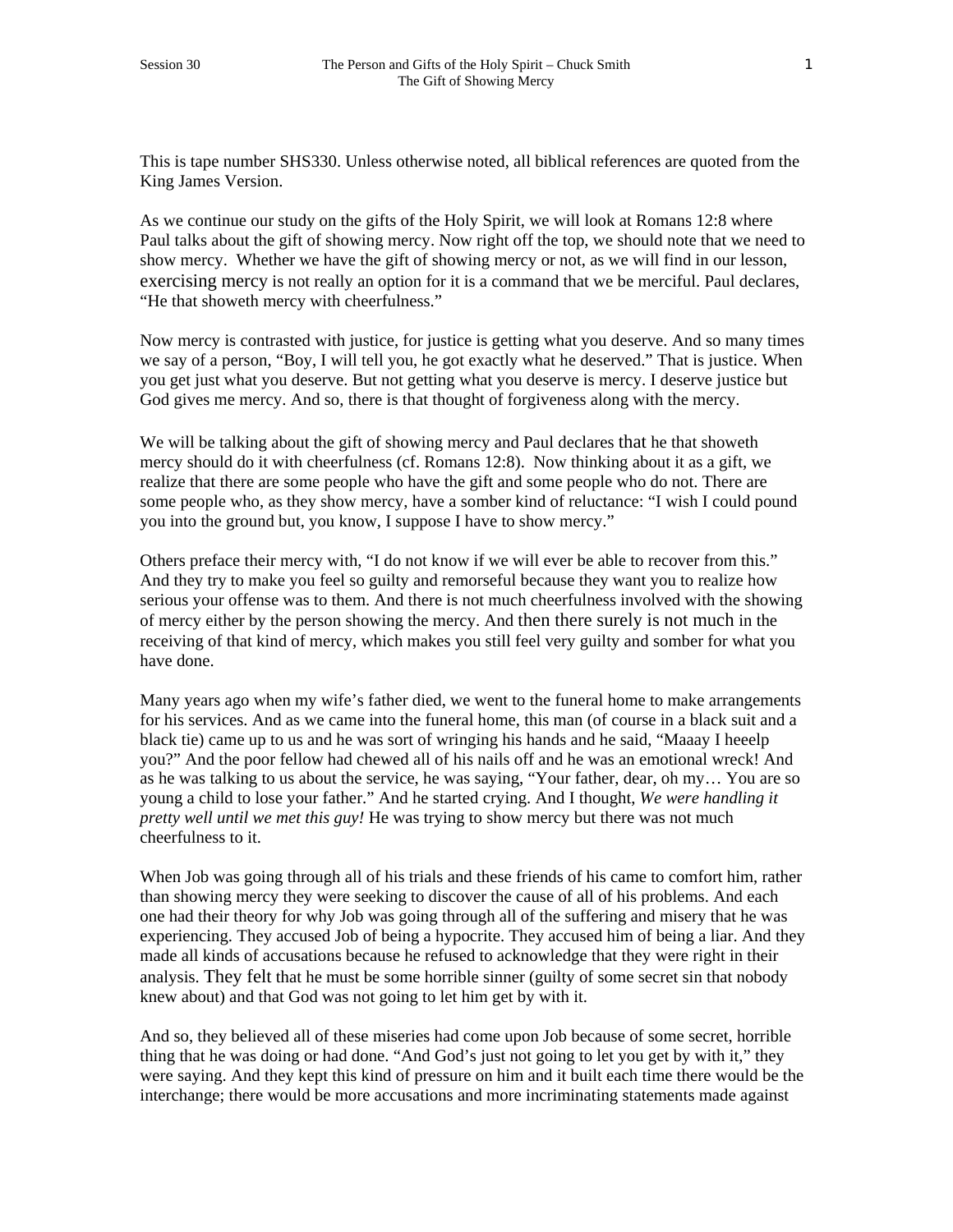Job. Finally he said, "Miserable comforters are you all! I mean, you do not show me any mercy. You are no help!" (cf. Job 16:2). And he just wished that they would never have come.

And there are some people who come to you ostensibly to show mercy; but by the time they leave, sometimes you wish they had never come because they seem to be so awkward in the showing of mercy.

There are times when you have blown it big time and you feel that your world has come to an end and there is just no reason to try and go on any longer. There are those who come along to show mercy and they are so cheerful and so confident about the future, they can lift you out of your despair. And that is the way we are to show mercy. Not with a somber "Well, I do not know. We will try and work this out together. You know I will always stand with you, brother." But it should be done with cheerfulness:

> The Lord is on the throne and we have not seen the end of it yet. God is going to bring us through and we are going to see God's victory. All we have to do is just wait upon the Lord and trust in Him and He is going to bring it out. Yes you did wrong, but thank God He is merciful, He is forgiving, He is kind, and He is loving. And let us go on from here and let us not wallow in the past. Let us wait and see what God has planned.

There is that cheerfulness where you just feel you have been buoyed. You feel lifted up. You feel like, "Yes, I can go on another day and I can see what God has in store." And that is the kind of way that we are to show mercy—with cheerfulness.

Now God is the source of all mercy and comfort. It is not something that we deserve or have coming to us—that is justice. Justice is what we deserve and have coming, but mercy springs from the very character and nature of God.

Jacob realized how unworthy he was of God's mercy. He said, "I am not worthy of the least of His mercies" (Genesis 32:10). And Jacob was right: he was a conniver. His name means "heel catcher" and that is one who takes advantage of another by tripping his heel. And after we look at the story of Jacob, we read in the New Testament where God said, "Jacob have I loved, Esau have I hated" (Romans 9:13). Now I can understand why God hated Esau. What I cannot understand is why He loved Jacob because Jacob was every bit as conniving as his brother; yet we see God's love for Jacob.

And when Jacob fled from his brother's anger, having deceived his father, he received the blessing that his father wanted to bestow upon Esau. And Esau who was planning justice, said "As soon as Dad dies, I am going to kill that brother of mine. I want justice." So as Isaac was getting sick, Jacob's mother said, "Son, you better get out of here because your brother has vowed to kill you." So Jacob took off fleeing from the anger of his brother Esau. When he crossed the border of the land, all that he possessed was a walking stick, as he was on his way to Babylon.

Now seventeen years later Jacob returned as a wealthy man. He had herds, he had flocks, he had servants, he had wives, and he had children. And as he crossed that little stream again (the border of the land), he remembered seventeen years earlier—the last time he was there. The last time he crossed this stream all he had was a walking stick. Now he had so much. And he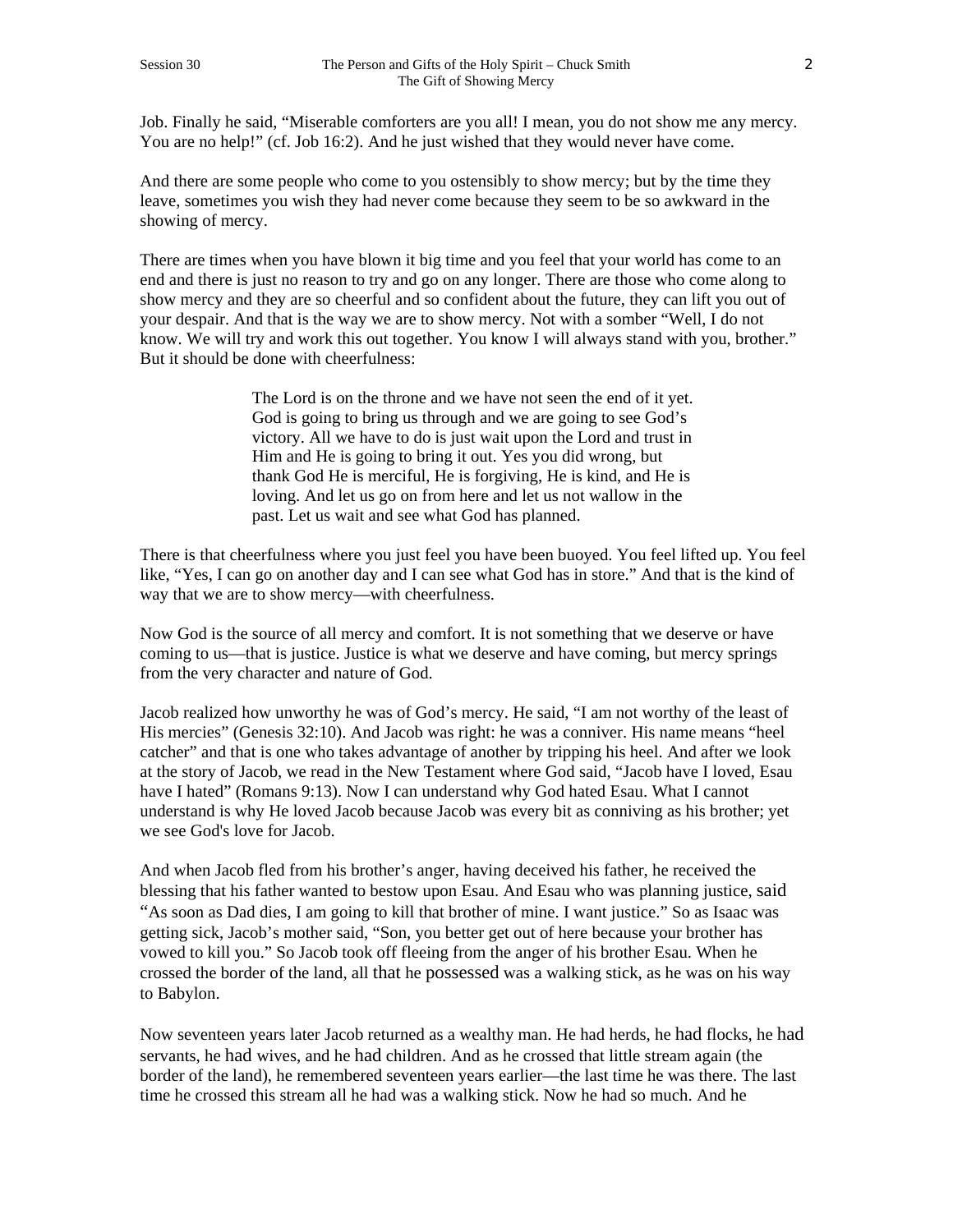realized, "I have been blessed. I do not deserve it." He knew that he was not worthy, saying, "I am not worthy, the least of all of the mercies, and of all of the truth which You have showed to Your servant. For with my staff, or with my walking stick I passed over this Jordan. But now, I have so much I have to divide them into two companies to travel. We cannot travel in just one company. We have to divide it so that we can travel" (cf. Genesis 32:10). Jacob recognized the mercies of God: "I am undeserving and I am unworthy of what God has done."

And as we look at our lives and see what God has done, we realize that it is not something we deserve. Truly, the Lord has been good to us and He has been merciful to us. And the blessings that God has bestowed upon our lives are not the result of our meriting them, but of His mercy toward us. Now there are many Scriptures that describe the mercies of God.

In 2 Corinthians 1:3 Paul said,

Blessed be God, even the Father of our Lord Jesus Christ, the Father of mercies and the God of all comfort.

And so He is called the Father of mercies or the Author of mercies.

Daniel 9:9 says,

To the Lord our God belong mercies and forgivenesses, though we have rebelled against him.

Lamentations 3:22 says,

It is of the LORD'S mercies that we are not consumed, because His compassions fail not.

How true that is. It is by the Lord's mercy that we are still here and that we have not been consumed, but His compassions they fail not.

Psalm 116:5 says,

Gracious is the LORD and righteous; yea, our God is merciful.

Are you glad?

Numbers 14:18 says,

The LORD is longsuffering, and of great mercy, forgiving iniquity and transgression.

Deuteronomy 4:31 says,

For the LORD thy God is a merciful God; he will not forsake thee, neither destroy thee, nor forget the covenant of thy fathers which he swear unto them.

He is a merciful God.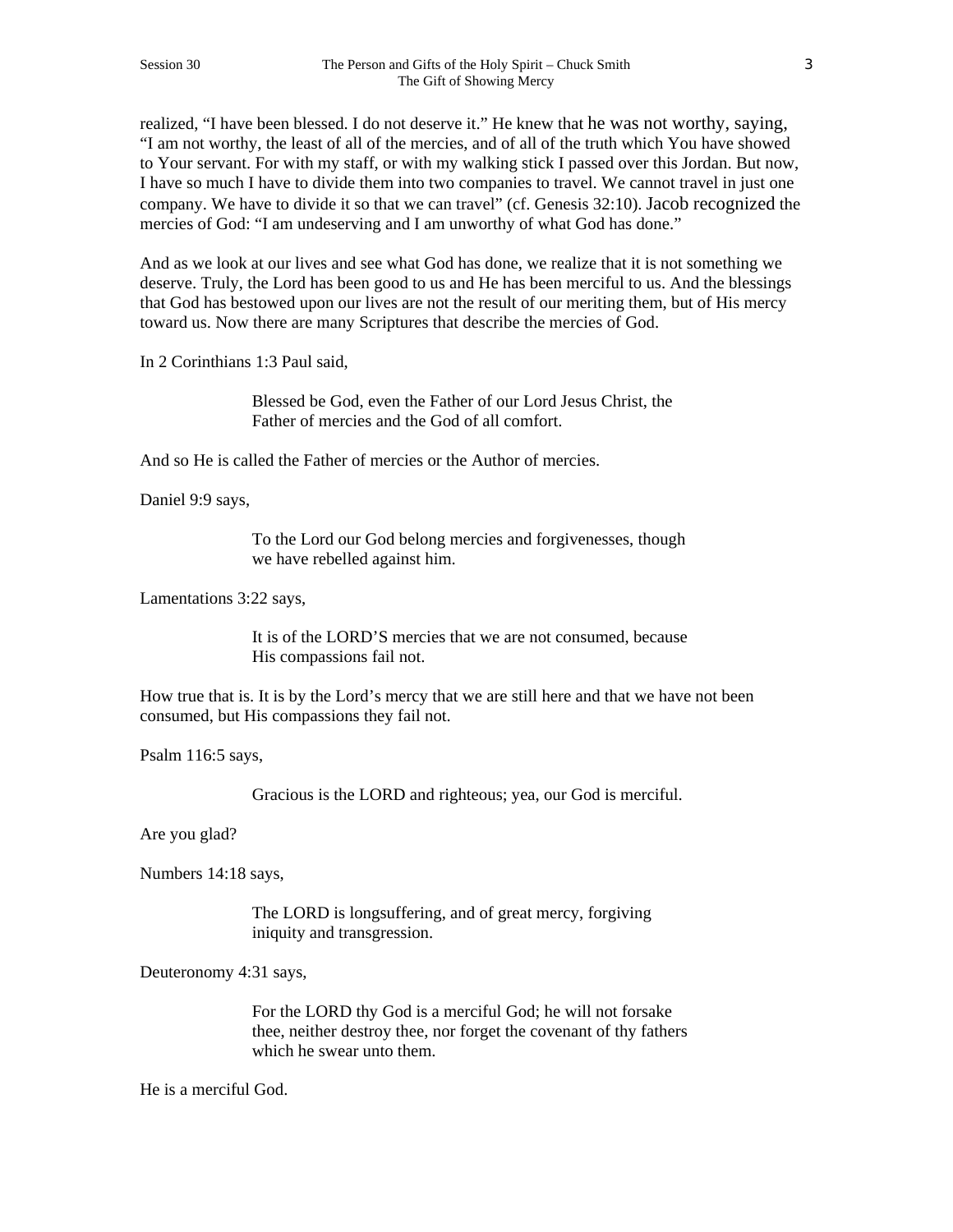Nehemiah 9:31 says,

Nevertheless for thy great mercies' sake, thou didst not utterly consume them, nor forsake them; for thou art a gracious and merciful God.

And of course, we so often see the grace of God coupled with the mercy of God. And as we said, "Justice is getting what you deserve. Mercy is not getting what you deserve. And grace is getting what you do not deserve." Grace is God's blessings poured out upon you, unmerited and undeserved. We are totally unworthy, but God just pours out His love and grace upon us.

Now mercy is a part of God's nature. God met Moses on the mount when Moses returned to again receive the tables of law, having broken the first tables. He returned back to the mountain and it says,

> And the LORD descended in the cloud, and stood with him there, and proclaimed the name of the LORD. And the LORD passed by before him, and proclaimed, The LORD, The LORD God, merciful and gracious, longsuffering, and abundant in goodness and truth. (Exodus 34:5-6)

Now compare this description that God gives Himself with what so many people think of God people whose opinions have been largely formed by Satan's lies. People have such a wrong concept of God. And these concepts of God are something that Satan is constantly foisting on people, for he is constantly misrepresenting God.

For so many years growing up, I felt that God was angry with me most of the time because I knew what He wanted of me and I knew how He wanted me to live. I knew that He wanted perfection and I was far from perfect. I was a quite normal human being, living in the flesh; but I knew what God deserved. And so, I always imagined that God was angry with me and I never questioned why anything wrong ever happened in my life because I figured it was the judgment of God—that I deserved it.

Now let me read God's description of Himself again, and as I read it, does this match with what you have in your mind concerning God? Listen as God describes Himself.

> "The LORD, the LORD God, merciful and gracious, longsuffering, and abundant in goodness and truth." (Exodus 34:6)

That is the God we serve. I am glad that I serve Him. The Bible describes the vastness of God's mercy. It says,

> The Lord He is merciful and gracious slow to anger, and plenteous in mercy. (Psalm 103:8)

Psalm 103:11 says,

For as the heaven is high above the earth, so great is his mercy toward them that fear him.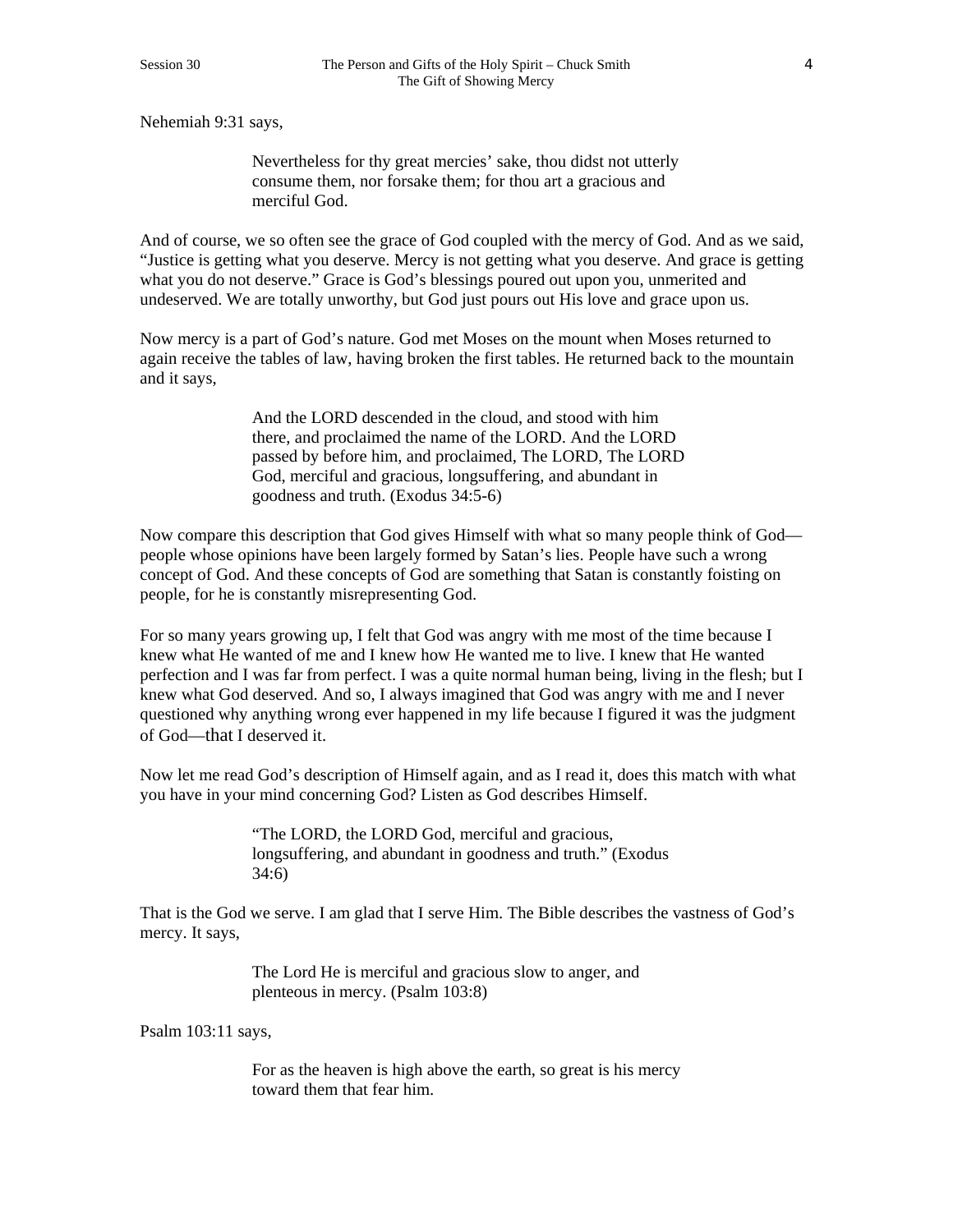Now it used to trouble me that the astronomers were constantly revising their estimation of the size of the universe. When I was in high school, in our science classes we were taught that the earth or the universe was four billion light years in radius. Then as I was doing some postgraduate work in college and studying a little bit on astronomy, they were teaching us that the earth was twelve billion light years in radius. And now, some of the science magazines like *Discover* that I have been reading of late indicate that the universe is fifteen billion light years in radius.

The whole thing is premised upon the Big Bang Theory that at one time all of the mass of the universe was tightly compacted in a ball. And then there was a big bang, a big explosion. And because they said certain galaxies are nearly four billion light years away, that is how old the earth is—four billion years. Because of the explosion, they were pushed outwards a distance of twelve and now fifteen billion light years. You say, "Does it bother you that they are constantly revising and saying the universe is bigger than we thought?" No, it does not bother me. It excites me because "as high as the heavens are above the earth, so high is His mercy." And I can use the fifteen billion light years of His mercy! I can handle that—it sort of makes me comfortable.

In Psalm 103:17 it says,

But the mercy of the Lord is from everlasting to everlasting.

You know the other measurement is distance out, but now this is distance of breadth. So it catches you on both perimeters; back to the vanishing point and out to the vanishing point—it is always there.

Ephesians 2:4 says,

But God who is rich in mercy, for his great love wherewith he loved us.

So we serve a merciful God and He plants His nature in us as He conforms us into His nature. One of the characteristics that manifests and really is a proof that I am a child of God is when I begin to take on the nature of God—that nature of being merciful. And so, we are commanded in the Scriptures to be merciful.

In Luke 6:36 says,

Be ye therefore merciful, as your Father also is merciful.

In other words, you are to take on this characteristic of God's nature. Being a child of God, you are to be merciful just as your Father also is merciful. So, God is our example in showing mercy. We are to be as our Father and He sets the standard for us. Now what does the Scripture tell us about the mercy of God and the standard that God has set? It says, "He is rich in mercy. His mercy endureth forever. His mercy is from everlasting to everlasting. His mercies are manifold. He has great mercy. He is plenteous in mercy and He delights in mercy."

Oh, I do not suppose you will understand that kind of mercy until you are a grandparent and are delighting in mercy. Oh, how I love to intercede for my grandkids. You know, when they are at odds with their parents and I will say, "Well, let me just take them for a walk." And I get them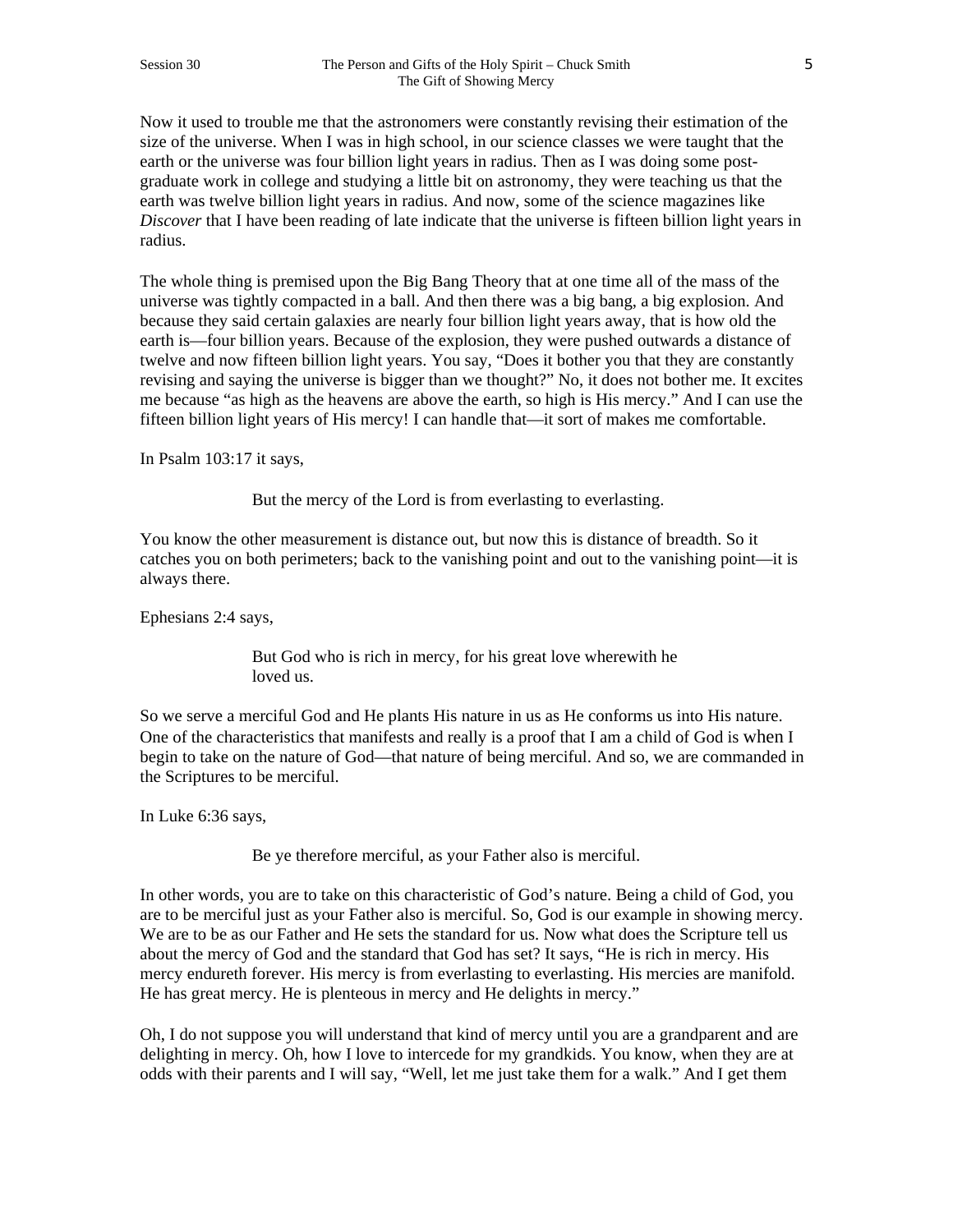out of that spanking and walk with them and just delight in mercy. It is just glorious! But showing mercy is not an option, it is a requirement.

Micah 6:8 says,

He hath showed thee O man, what is good; and what doth the Lord require of thee, but to do justly and to love mercy.

This is a requirement: be honest, be fair, love mercy, and walk humbly with your God.

Zechariah 7:9 says,

Thus speaketh the Lord of hosts, saying, "Execute true judgment, and show mercy and compassions every man to his brother."

Be fair and show mercy to every man and compassion to your brothers.

Now Jesus seemed to link our showing mercy to our receiving mercy. And many of the graces God bestows upon us are often tied to our bestowing those same graces on others. As we mentioned recently concerning forgiveness, we are told that God is the standard or the measure for forgiveness.

> And be ye kind one to another, tenderhearted, forgiving one another, even as God for Christ's sake hath forgiven you. (Ephesians 4:32)

But then we are also informed that if we do not forgive men their trespasses against us, neither will our heavenly Father forgive our trespasses. And so our being forgiven was related to our being forgiving. So it is with mercy: our receiving mercy is tied by Jesus to our being merciful.

In the Sermon on the Mount in Matthew 5:7, Jesus said,

Blessed are the merciful for they shall obtain mercy.

This seems to be born out in the Old Testament in 2 Samuel 22:26, which says,

With the merciful thou wilt shew thyself merciful, and with the upright man thou wilt show thyself upright.

So God shows Himself merciful to those who are merciful. And this is the heavy-duty part: we actually set the standard for the measurement for our own judgment. In whatsoever measure you mete it out, as far as judging another, that is the same measurement by which you will be judged.

Now we are so merciful when it comes to ourselves—to the forgiving of ourselves for what we have done that we know to be wrong. And we are always ready to give a justification for what we have done. Somehow that is just a part of the human nature, I guess. We are clever at making excuses and rationalizing our behavior and our actions. But often when we see someone else doing the very same thing, we are so critical. We are ready to string them up. We are ready to call the lynch mob, "Do you know what they did?"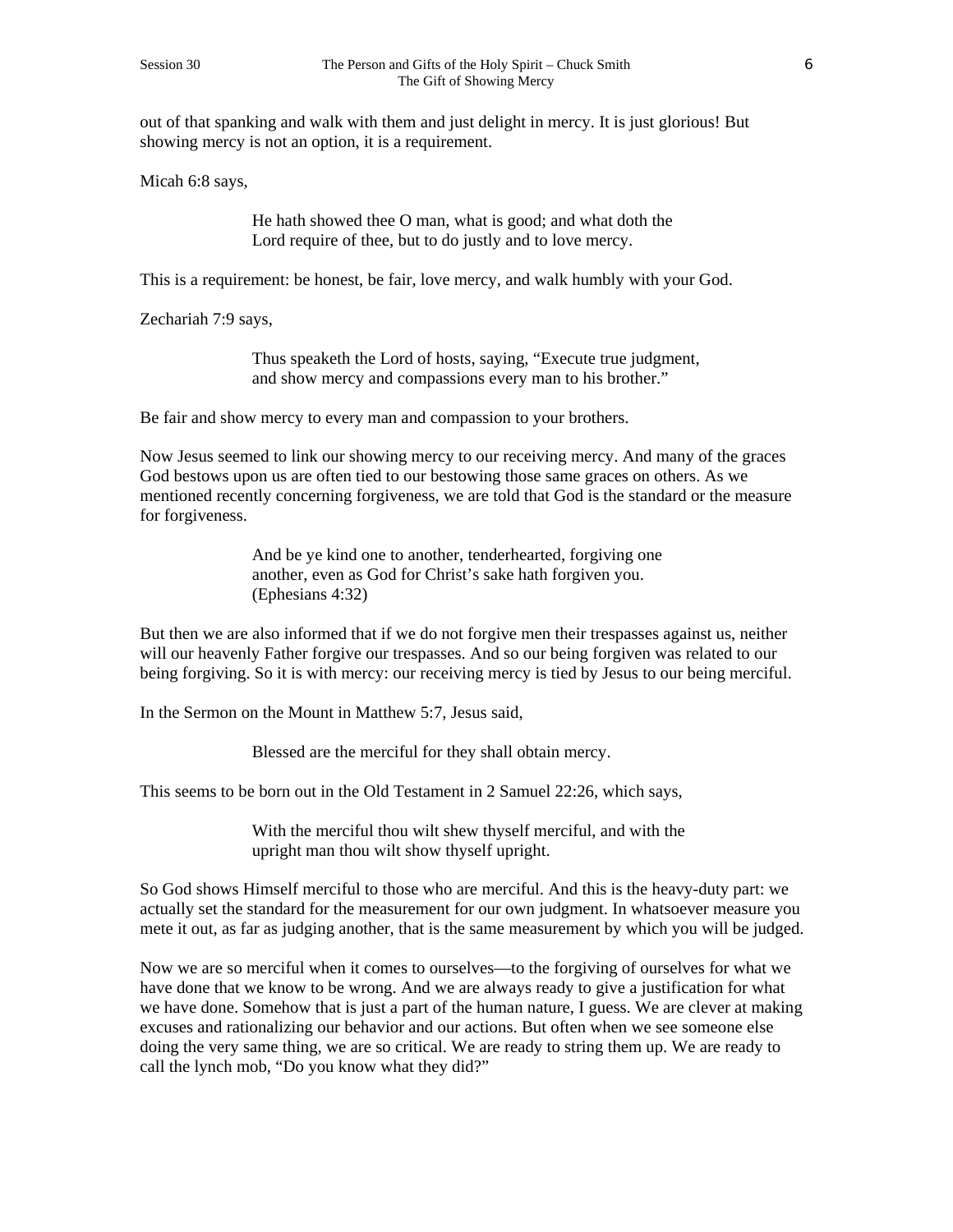Now in judging others, you are actually setting the standard by which God will one day judge you. That is why I like to be very merciful, because when I stand before God I want Him to be very merciful to me. And so, we set the standards by which we will ultimately be judged.

James 2:13 says,

For he shall have judgment without mercy, that hath shewed no mercy.

That is pretty heavy, isn't it? When you stand before God, if you have not shown mercy, then He will judge you without mercy. Now can you handle that? Do you want to face that? Not me! And that is why being merciful is such an important thing in my life.

Matthew 7:2 says,

For with what judgment ye judge, ye shall be judged: and with what measure ye mete, it shall be measured to you again.

Another verse that we cannot repeat too often is,

Blessed are the merciful: for they shall obtain mercy. (Matthew 5:7)

Now to whom is God's mercy revealed or manifested?

Deuteronomy 5:10 says,

And shewing mercy onto thousands of them that love me and keep my commandments.

So God is merciful towards those who love Him and keep His commandments.

In Daniel 9:4, picking up on this, he prayed unto the Lord,

And I prayed unto the LORD my God, and made my confession, and said, O Lord, the great and dreadful God, keeping the covenant and mercy to them that love him, and to them that keep his commandments.

This was of course, both in Deuteronomy and in Exodus, as well as and in Daniel's prayer, as he was praying that God would be merciful and return the people from their captivity. He was again acknowledging that this is God's character, being merciful to those who love Him and keep His commandments. It is interesting that Daniel incorporated this in his prayer.

And later on, when the Israelites were returning from captivity and Nehemiah was coming back to encourage and to lead the rebuilding of the wall in Jerusalem, Nehemiah also picked up on this same characteristic of God, which is manifested or declared in Deuteronomy and Exodus.

And Nehemiah said,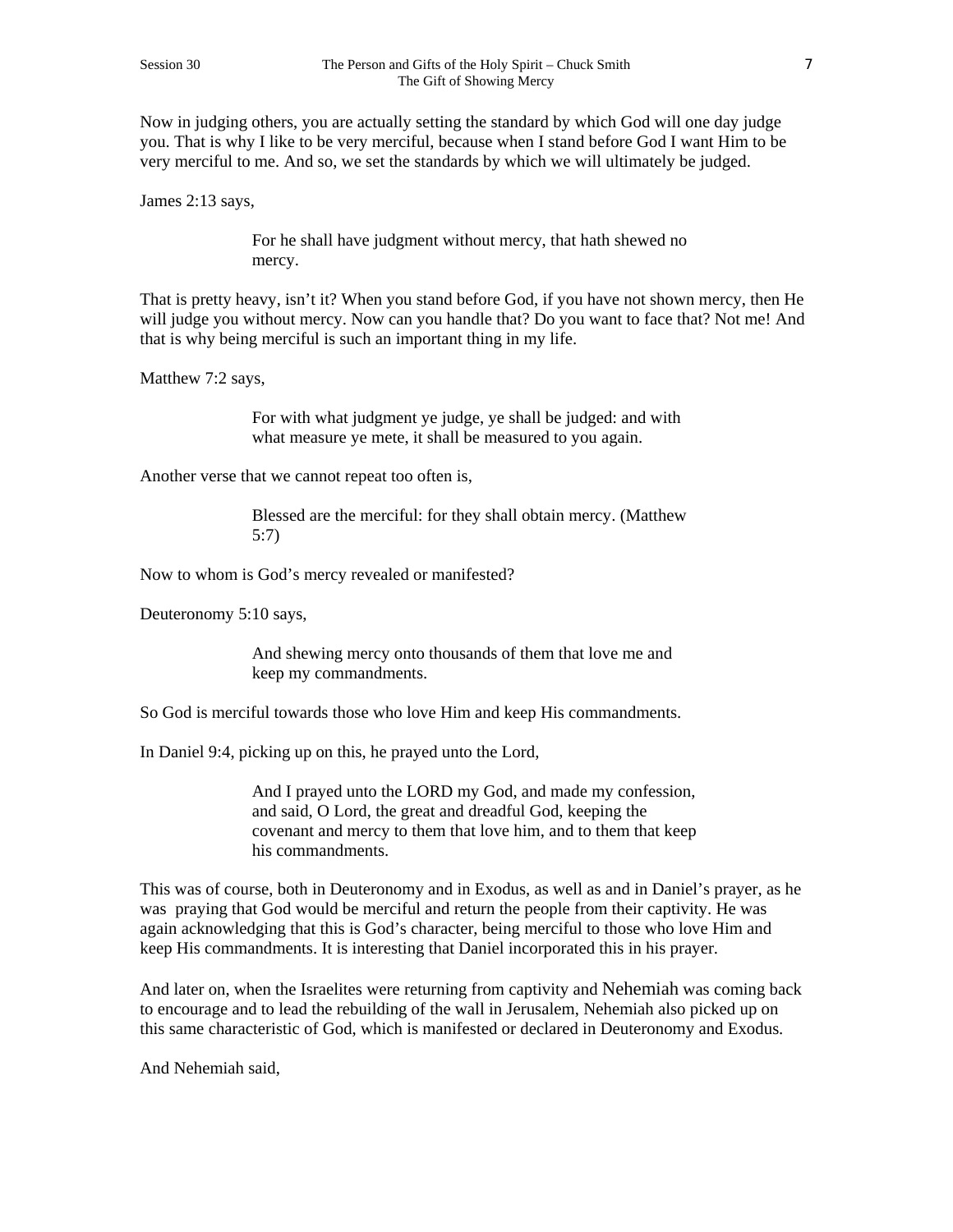I beseech thee, O LORD God of heaven, the great and terrible God, that keepeth covenant and mercy for them that love him and observe his commandments.

So he picked up on the very prayer of Daniel and the very Scripture that Daniel used in his prayer.

God's mercy is shown towards those who walk before Him with all their hearts.

1 Kings 8:23 says,

LORD God of Israel, there is no God like thee, in heaven above, or on earth beneath, who keepest covenant and mercy with thy servants that walk before thee with all their heart.

God has such mercy toward those who love Him and keep His commandments and those who walk before God with all of their heart. It does not mean we are perfect, or that we never stumble, or that we do not get angry. It does not mean anything like that at all. It just means my heart is towards God; I love God and I want to walk in His commandments. I want to do what pleases Him. And when I fail and when I come short, God is merciful because He knows I love Him. And thus, these are the ones to whom God shows His mercy—He shows His mercy to those who will come before His throne of grace.

Hebrews 4:16 says,

Let us therefore come boldly unto the throne of grace, that we may obtain mercy, and find grace to help in time of need.

So, as we come to God before that throne of grace, we obtain mercy, and then of course, His mercy is towards those who are merciful.

2 Samuel 22:26 says,

With the merciful thou wilt shew thyself merciful.

And then He shows His mercy to those that call upon Him.

Psalms 86:5 says,

For thou, Lord, art good, and ready to forgive; and plenteous in mercy unto all them that call upon thee.

So, we can call upon God because He is plenteous in mercy to all that call upon Him. And of course, David called upon the Lord for mercy in his time of need. When he had sinned in taking Bathsheba and the prophet had come to him and declared his guilt, David prayed:

> Have mercy upon me, O God, according to thy lovingkindness: according unto the multitude of thy tender mercies blot out my transgressions. (Psalm 51:1)

So He is merciful to those that call upon Him and David called upon Him and obtained mercy.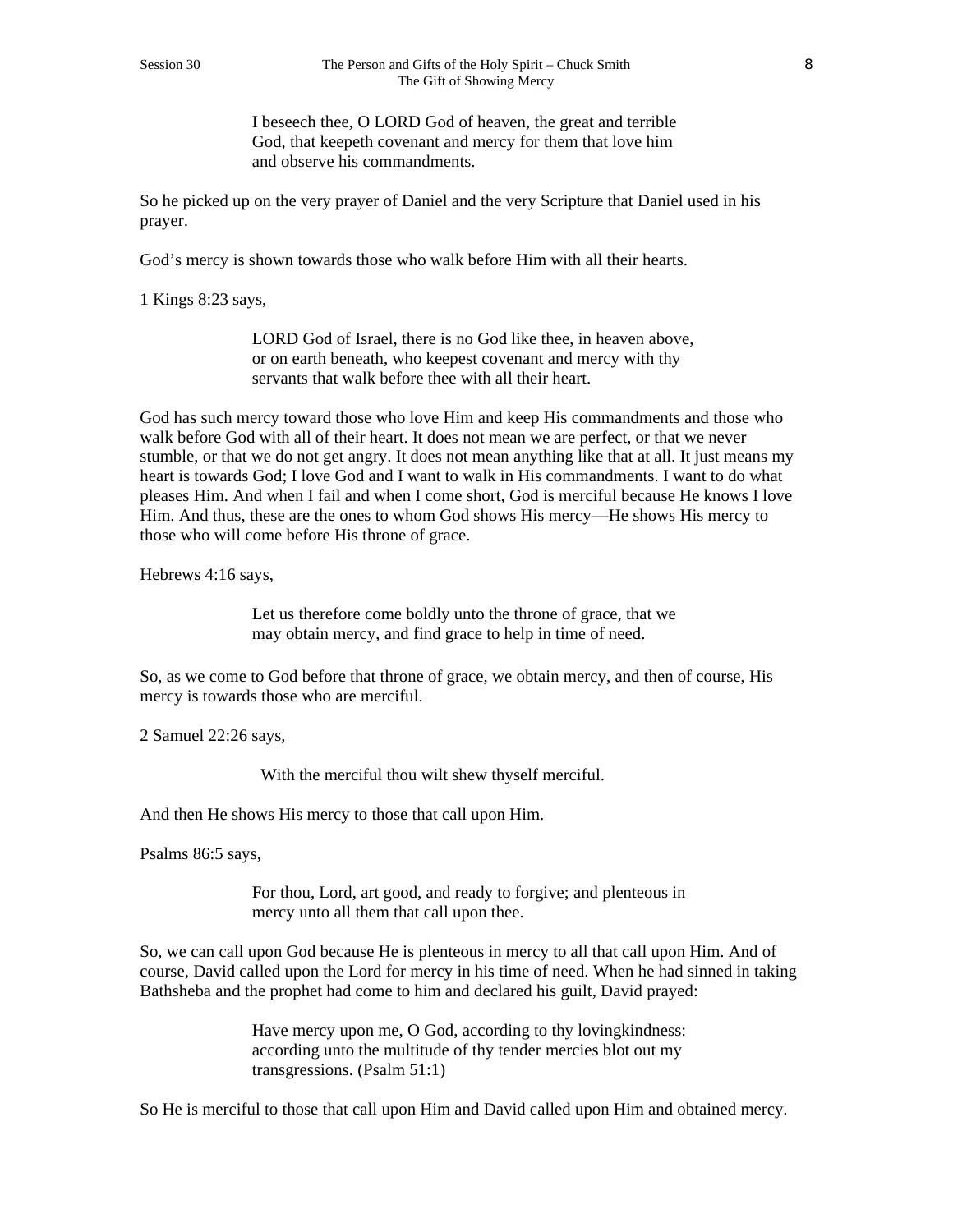God is merciful towards those that fear Him.

Psalm 103:11 says.

For as the heaven is high above the earth, so great is his mercy toward them that fear him.

And then, God's mercy is towards those who confess and forsake their sins.

Proverbs 28:13 says,

He who covers his sin shall not prosper; but whoso confesseth and forsaketh them shall have mercy.

It is a promise of God—we shall have mercy.

Now I trust that you noted, as we were going through these passages of Scripture referring to the mercies of God, and the compassion of God, and the graciousness of God, that there actually were more Scriptures from the Old Testament speaking of these characteristics of God than there were from the New Testament. And I point that out to bring up a common fallacy that people often have and that is that somehow the Bible reveals two Gods to us—the God of the Old Testament and the God of the New Testament.

And sometimes you will hear people even say, "Well, I have a little trouble with the God of the Old Testament. I sort of like the God of the New Testament. I like this love bit, you know. But boy, you know…" And they think of the God of the Old Testament as being one of wrath, judgment, thunder, fire, and destruction. Whereas, when they think of the God of the New Testament, they think of John 3:16, which says, "For God so loved the world, that he gave His only begotten Son."

But you find in the Old Testament the revelation of the mercy of God, the revelation of the grace of God, and the longsuffering and the patience of God. In fact, what a tremendous illustration the Jewish nation is of the patience, and the mercy, and the longsuffering of God. And yes, man's sin, and man's rebellion, and man's disobedience against God produced the fruit of his doings; and so the wars, and the pain, and the suffering, and the judgment came because they had forsaken the Lord.

Now the New Testament also reveals the love, the patience, the mercy, and the grace of God in a very beautiful way. But also the New Testament reveals the judgment of God that is going to come against all unrighteousness and the ungodliness of men who hold the truth of God in unrighteousness. The wrath of God will be revealed from heaven. And when you get to the Book of Revelation, chapters 6 through 18, you follow the judgments of God that are coming upon the earth. There is just as heavy a judgment—in fact judgments that are yet in the future will be even greater than anything man has experienced in his past.

So, do not get this idea that there is the Old Testament concept of God which is different from the New Testament concept of God. They both show the grace, the mercy, the kindness, the love, the goodness, the patience, and the forgiveness of God to those who will call upon Him those who will seek Him and to those who have a heart towards Him. And both the New and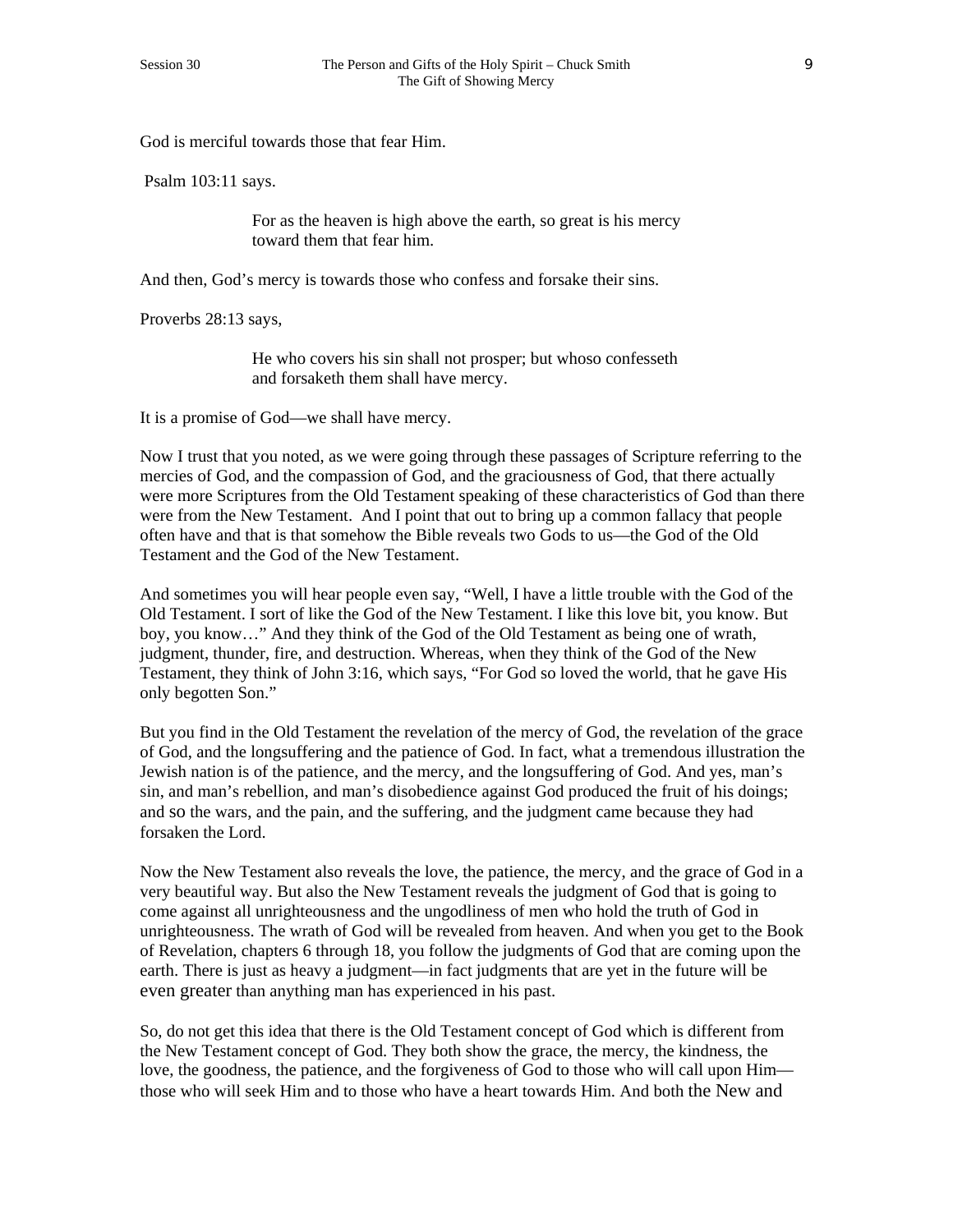Old Testaments show the ultimate consequences of those who have walked away from God, who rebel against the law of God, and who do the self-destructive things that God has warned us against. And it reveals the consequences of a life that is lived in rebellion against God. But the Old and New Testaments both reveal the one and same God.

Now, as we relate to God, we relate to Him in one of two ways: as a friend and servant of God seeking to do His will, or as a rebel against God doing our own will. In seeking to relate to God in love and in a loving relationship of submission, we experience then His glorious grace, goodness, forgiveness, kindness, and blessing. But then having received these, it is imperative that we show these same characteristics to others that, we might become merciful even as God has been merciful to us and that we are forgiving, even as God is forgiving to us. We show these things so that we are kind even as God is kind to us, that we are gracious even as God has been gracious to us, that we are patient even as God has been patient to us. And so, these very characteristics that mark the nature of God are the same characteristics that He wants to mark in your nature—loving, kind, and forgiving.

Now I wonder why this upsets the world so much that they want to bash believers? You know these are the characteristics that we are seeking to emulate. But Jesus said, "Marvel not that the world hates you. It hated Me. And the servant is not greater than his lord. If they did not receive Me, they are not going to receive you" (cf. John 15:18-20).

And so, we realize more and more that we are living in a world that is in an antagonistic position towards God. And as we seek to walk with God, it puts us at odds with the world.

But then we have to be careful because our old nature comes in—that nature of wanting to treat in kind. "You make remarks about me? All right, I will make remarks about you. You think you are so good? I will tell you..." And we want to respond in kind, which is exactly what we are not to do. We are to be merciful. We are to be tender. We are to be kind. We are to be forgiving. God help us. It is a big order, but we can do it through the anointing and the power of the Holy Spirit.

That is what the Holy Spirit is all about—doing for you what you cannot do for yourself. He is transforming that nature of the flesh and bringing you into the realm of the Spirit— walking in the Spirit and living in the Spirit. It is the Spirit of God dwelling in you, conforming you now, and making you like God. And so, may the Spirit of God move in our hearts to mold us, to make us after His will, while we are waiting, yielded, and still.

Shall we pray?

Thank You, Father, for Your patience with us. As You are working in us, Lord, we realize that so many times the clay has been marred in the hands of the potter and it seems like You have to start over again. But Lord, we thank You that You are so patient. And how many times You have sort of started over again, to make a vessel that You can use for Your purposes—a vessel fit for the Master's use. And Lord, that is exactly what we desire to be—instruments, Lord, through which You can work and vessels that bring glory and honor unto You. And so, Father, we just commit ourselves afresh to the anointing of Your Holy Spirit, to the filling of Your Spirit, and to the empowering of Your Spirit. We recognize, Lord, our own